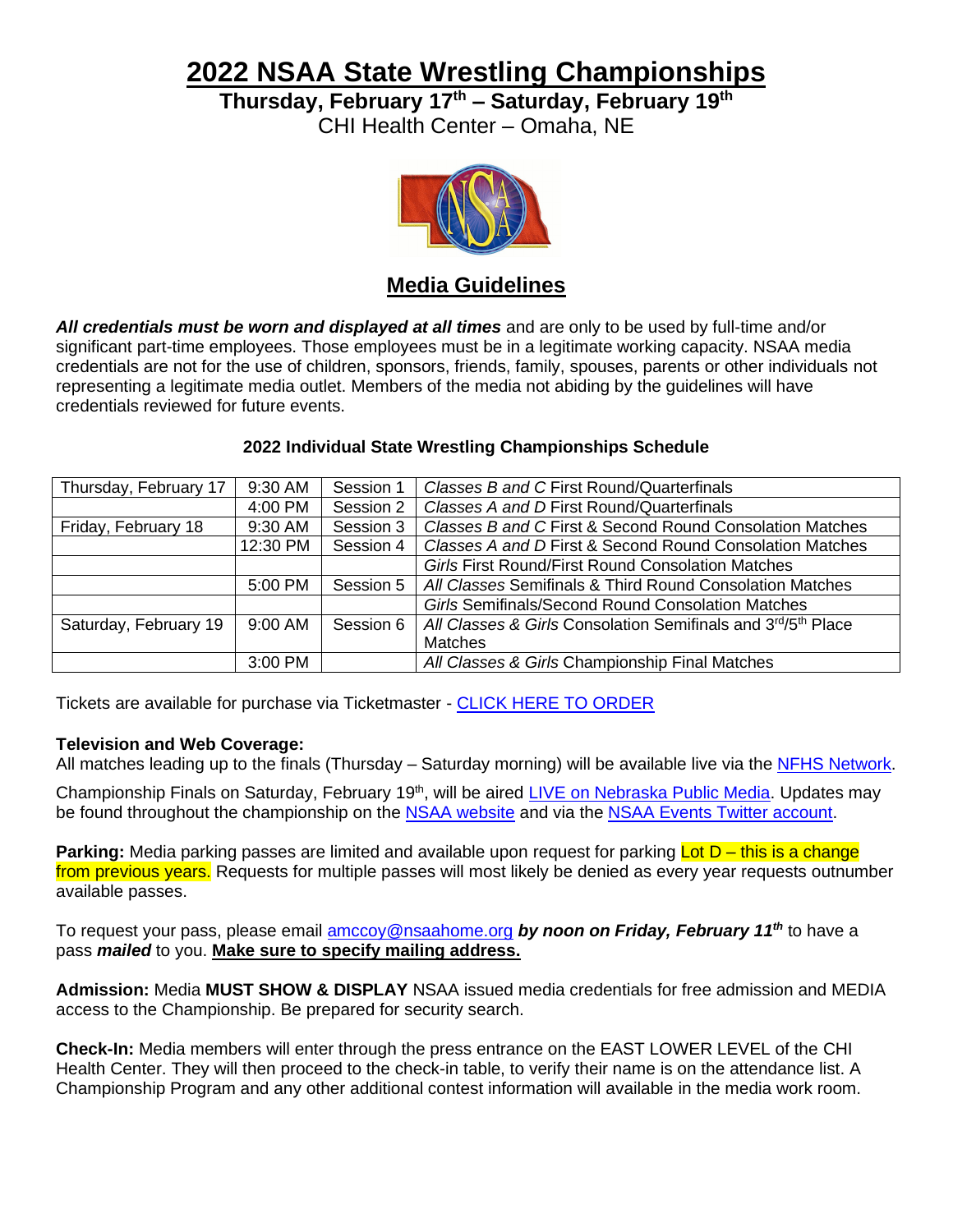#### **Clear Bag Policy:**

The clear bag policy is a spectator policy, used at all spectator entrances. **It WILL NOT be enforced at the EAST LOWER LEVEL entrance for media or the staff entrance located on the south side of the ticket office**. If media members use a spectator entrance, they will be subject to the policy.

**Conduct/Etiquette:** Team attire (i.e. booster buttons, school team shirts, etc.) will not be permitted by members of the media. Cheering directed toward a specific school or participant will not be allowed. Our goal is to maintain equity in the competitive environment.

**Floor Access Credentials/Photography:** Media requiring mat access, inside the partitioned area, will be required to checkout an NSAA Media vest. Media members will be expected to use the area on the mats, designated for media next to the scorer's table at each mat. Walking in between mats is not allowed. Cooperation with Championship Staff is appreciated. Media members in these areas that do not have a vest will be asked to leave the floor. Vests will be available in the media work room. **Media members sitting on the elevated "press row" will not be required to check out a media vest.**

**Interviews:** Any interviews are at the discretion of the coaches before or after matches. Designated areas with an NSAA backdrop will be available off of the floor area for interviews. *Interviews will NOT be conducted on the mats.*

**Internet:** Wi-Fi will be available to the media. Login information will be available onsite. The media workroom located next to the check-in table also has data ports available to assist in sending content for photographers and TV.

Broadcasting: Broadcast request forms must be submitted by *Monday, February 14<sup>th</sup>, at 12 noon*. Any live coverage of NSAA State Championships will be subject to Broadcast Rights fees. Current Broadcast Rights fees are \$75/day or \$200/entire event.

Requests for Ethernet lines should be specified on Broadcast Form. The broadcast request form is attached for your convenience; please indicate your need for a Ethernet line on the form.

#### *\*Video/Streaming coverage is prohibited without the expressed written consent of the NSAA.*

Questions prior to the championships may be directed to Jeff Stauss at 402-489-0386 or [jstauss@nsaahome.org.](mailto:jstauss@nsaahome.org)

During the championships, direct your questions to the onsite directors Jeff Stauss or Ron Higdon.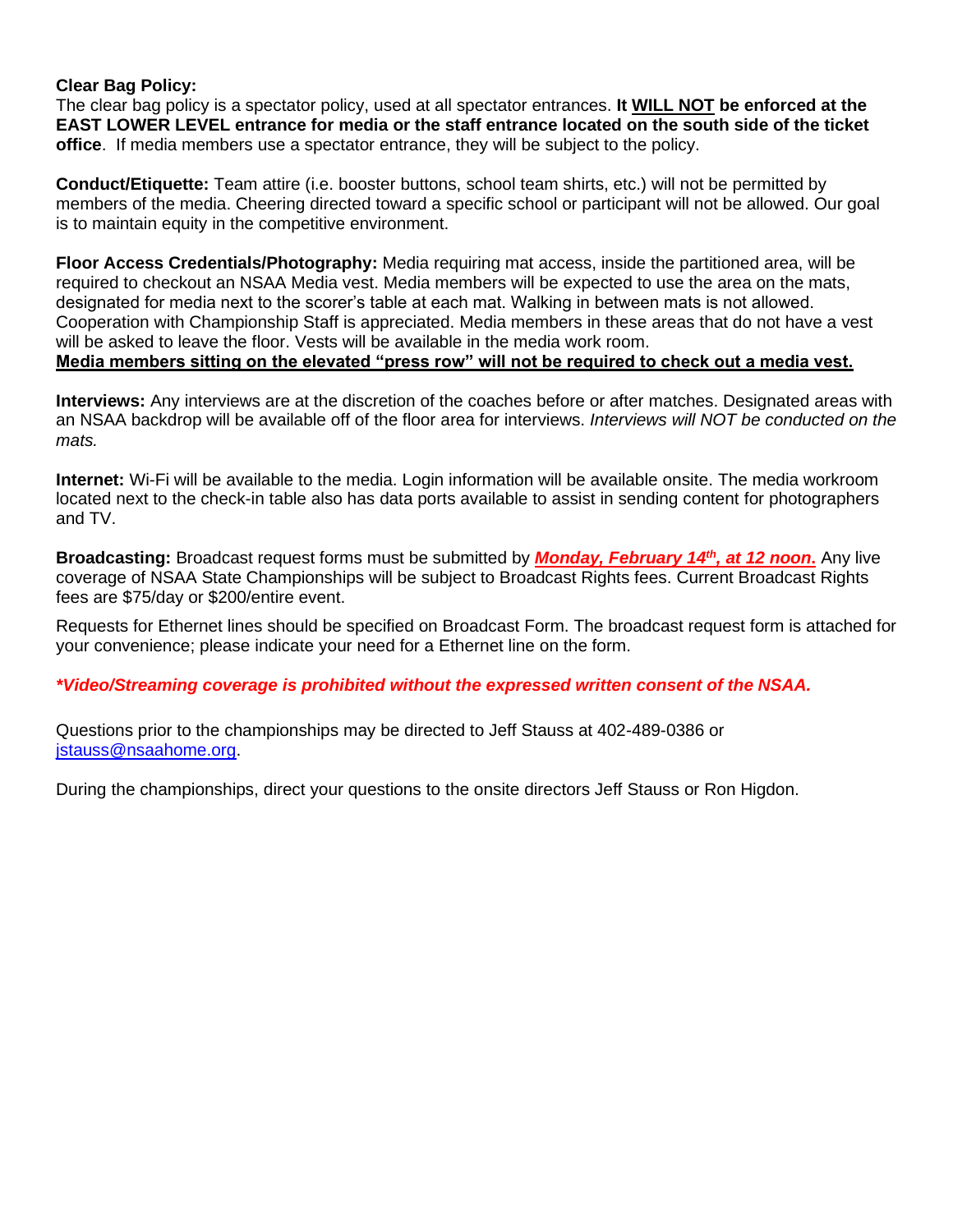